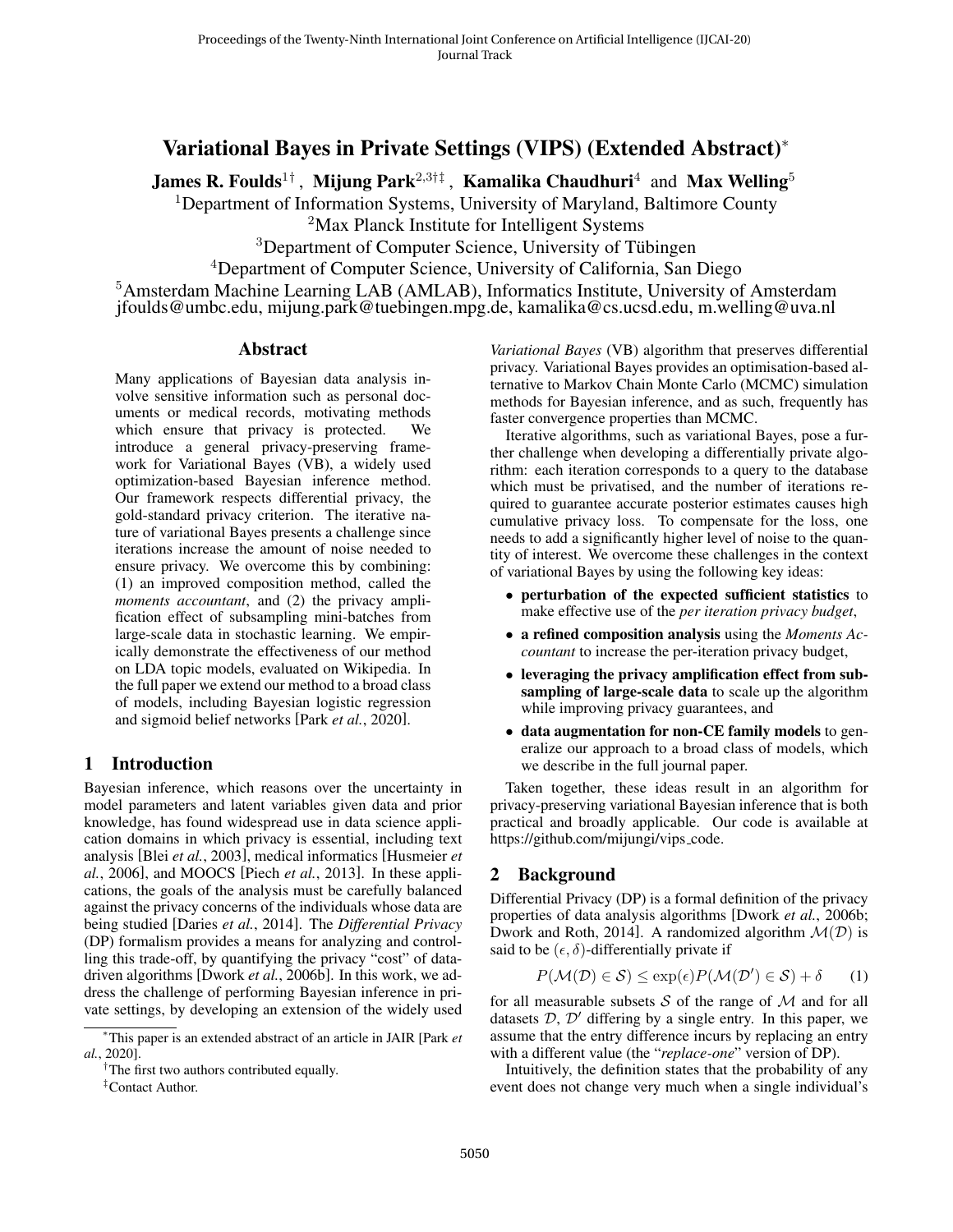data is modified, thereby limiting the amount of information that the algorithm reveals about any one individual. There are several standard approaches for designing differentiallyprivate algorithms – see [\[Dwork and Roth, 2014\]](#page-4-6) and [\[Sar](#page-4-7)[wate and Chaudhuri, 2013\]](#page-4-7) for surveys. The classical approach is the *global sensitivity method* by [\[Dwork](#page-4-5) *et al.*, [2006b\]](#page-4-5). The global sensitivity of a function  $F$  of a dataset  $D$  is defined as the maximum amount (over all datasets  $D$ ) by which  $F$  changes when the private value of a single individual in D changes:  $\Delta F = \max_{\mathcal{D}, \mathcal{D}': d(\mathcal{D}, \mathcal{D}') \leq 1} |F(\mathcal{D}) - F(\mathcal{D}')|,$ where  $D$  is allowed to vary over the entire data domain, and  $|F(\cdot)|$  can correspond to either the  $L_1$  norm  $||F(\cdot)||_1$  or the  $L_2$  norm  $||F(\cdot)||_2$ . In this paper, we consider a specific form of the global sensitivity method, called the *Gaussian mechanism* [Dwork *et al.*[, 2006a\]](#page-4-8), where Gaussian noise calibrated to the global sensitivity in the L<sup>2</sup> norm (the *L2 sensitivity*) is added. For a function F with global sensitivity  $\Delta F$ , we output:

 $F(\mathcal{D})+Z, Z \sim N(0, \sigma^2), \sigma^2 \geq 2\log(1.25/\delta)(\Delta F)^2/\epsilon^2$ , where  $\Delta F$  is computed using the  $L_2$  norm.

### 2.1 Composition and Subsampling

An important property of differential privacy which makes it conducive to real applications is *composition*, which means that the privacy guarantees decay gracefully as the same private dataset is used in multiple releases. This property allows us to easily design private versions of iterative algorithms by making each iteration private, and then accounting for the privacy loss incurred by a fixed number of iterations.

The key privacy tool in this paper is the composition of multiple iterations of the Subsampled Gaussian Mechanism, originally analyzed by [Abadi *et al.*[, 2016\]](#page-4-9), and refined by [Wang *et al.*[, 2019\]](#page-4-10) (the Analytical Moments Accountant). The Subsampled Gaussian Mechanism, under the analysis of [Wang *et al.*[, 2019\]](#page-4-10), works as follows. Given a dataset D with N datapoints and a sampling proportion  $v$ , in each iteration, we draw a fresh independent random sample of  $vN$ points from the entire dataset  $D$ . These  $vN$  points are drawn *without replacement* and are hence distinct. We then compute a function F (to be specified later) on these  $vN$  points, and privatize  $F$  using the Gaussian mechanism. The Moments Accountant keeps track of privacy loss under composition based on a quantity called the log-moment function. Theorem 9 of [Wang *et al.*[, 2019\]](#page-4-10) provides an analytical expression for computing the log-moment of the Subsampled Gaussian Mechanism as a function of the sampling proportion, and the log-moments of the Gaussian Mechanism. Since all log-moments of the Gaussian Mechanism can be calculated directly by simple algebra [\[Abadi](#page-4-9) *et al.*, 2016; Wang *et al.*[, 2019\]](#page-4-10), this gives an analytical way to calculate the log-moment of a single iteration of the Subsampled Gaussian Mechanism. Successive iterations are then composed by adding up the log-moments.

### 2.2 Variational Bayes

Consider a generative model that produces a dataset  $\mathcal{D}$  =  ${\{\mathcal{D}_n\}}_{n=1}^N$  consisting of N (conditionally) independent identically distributed  $(i.i.d.)$  items  $(\mathcal{D}_n$  denotes the nth input/output pair  $\{x_n, y_n\}$  for supervised learning and the *n*th <span id="page-1-0"></span>Algorithm 1 (Stochastic) Variational Bayes for CE family distributions

**Input:** Data D. Define  $\rho_t = (\tau_0 + t)^{-\kappa}$  and mini-batch size S.

**Output:** Expected natural parameters  $\bar{n}$  and expected sufficient statistics  $\bar{s}$ .

for  $t = 1, \ldots, J$  do

Draw a minibatch of S datapoints, without replacement.

*(1) E-step*: Given the expected natural parameters  $\bar{n}$ , compute  $q(\boldsymbol{l}_n)$  for  $n = 1, \ldots, S$ . Output the expected sufficient statistics  $\bar{\mathbf{s}} = \frac{1}{S} \sum_{n=1}^{S} \langle \mathbf{s}(\mathcal{D}_n, \boldsymbol{l}_n) \rangle_{q(\boldsymbol{l}_n)}$ . *(2) M-step*: Given  $\bar{s}$ , compute  $q(m)$  by  $\tilde{\nu}^{(t)} = \nu + N\bar{s}$ . Set  $\tilde{\nu}^{(t)} \leftarrow (1 - \rho_t) \tilde{\nu}^{(t-1)} + \rho_t \tilde{\nu}^{(t)}$ . Output the expected natural parameters  $\bar{\mathbf{n}} - \langle \mathbf{n}(\mathbf{m}) \rangle$ natural parameters  $\bar{\mathbf{n}} = \langle \mathbf{n}(\bm{m}) \rangle_{q(\bm{m})}.$ end for

vector output  $y_n$  for unsupervised learning), generated using a set of latent variables  $\mathbf{l} = \{l_n\}_{n=1}^N$ . The generative model provides  $p(\mathcal{D}_n | l_n, m)$ , where m are the model parameters. Variational Bayes recasts the task of approximating the posterior  $p(l, m | \mathcal{D})$  as an optimisation problem: making an approximating distribution  $q(l, m)$ , which is called the *variational distribution*, as similar as possible to the posterior, by minimising some distance (or divergence) between them, typically the KL-divergence. The standard *mean*  $field$  assumption is that  $q$  is a fully factorized distribution,  $q(\boldsymbol{l},\boldsymbol{m}) = q(\boldsymbol{l})q(\boldsymbol{m}) = q(\boldsymbol{m})\prod_{n=1}^N q(\boldsymbol{l}_n).$  Mean-field VB simplifies to a two-step procedure when the model falls in the Conjugate-Exponential (CE) class of models [\[Beal, 2003\]](#page-4-11):

(1) The complete-data likelihood is in the exponential family:

 $p(\mathcal{D}_n, \boldsymbol{l}_n | \boldsymbol{m}) = g(\boldsymbol{m}) f(\mathcal{D}_n, \boldsymbol{l}_n) \exp(\mathbf{n}(\boldsymbol{m})^\top \mathbf{s}(\mathcal{D}_n, \boldsymbol{l}_n)),$ 

(2) The prior on model parameters  $m$  is conjugate to the complete-data likelihood:

$$
p(\mathbf{m}|\tau,\boldsymbol{\nu}) = h(\tau,\boldsymbol{\nu})g(\mathbf{m})^{\tau}\exp(\boldsymbol{\nu}^{\top}\mathbf{n}(\mathbf{m})),
$$

where the natural parameters (to be inferred) and sufficient statistics (a function of the data and the latent variables to be inferred) of the complete-data likelihood are denoted by  $\mathbf{n}(m)$  and  $\mathbf{s}(\mathcal{D}_n, \mathbf{l}_n)$ , respectively, and  $g, f, h$  are some known functions. The hyperparameters (that need to be tuned) are denoted by  $\tau$  (a scalar) and  $\nu$  (a vector).

For more efficient learning, we adopt stochastic variational inference, which uses stochastic optimisation to fit the variational distribution over the parameters. The stochastic variational Bayes algorithm is summarised in Algorithm [1.](#page-1-0)

# 3 Variational Bayes In Private Settings (VIPS) for the CE Family

A naive way to privatise the VB algorithm is by perturbing both  $q(l)$  and  $q(m)$ . Unfortunately, this is impractical, due to the excessive amounts of additive noise (we typically have as many latent variables as the number of datapoints). We instead propose to perturb the expected sufficient statistics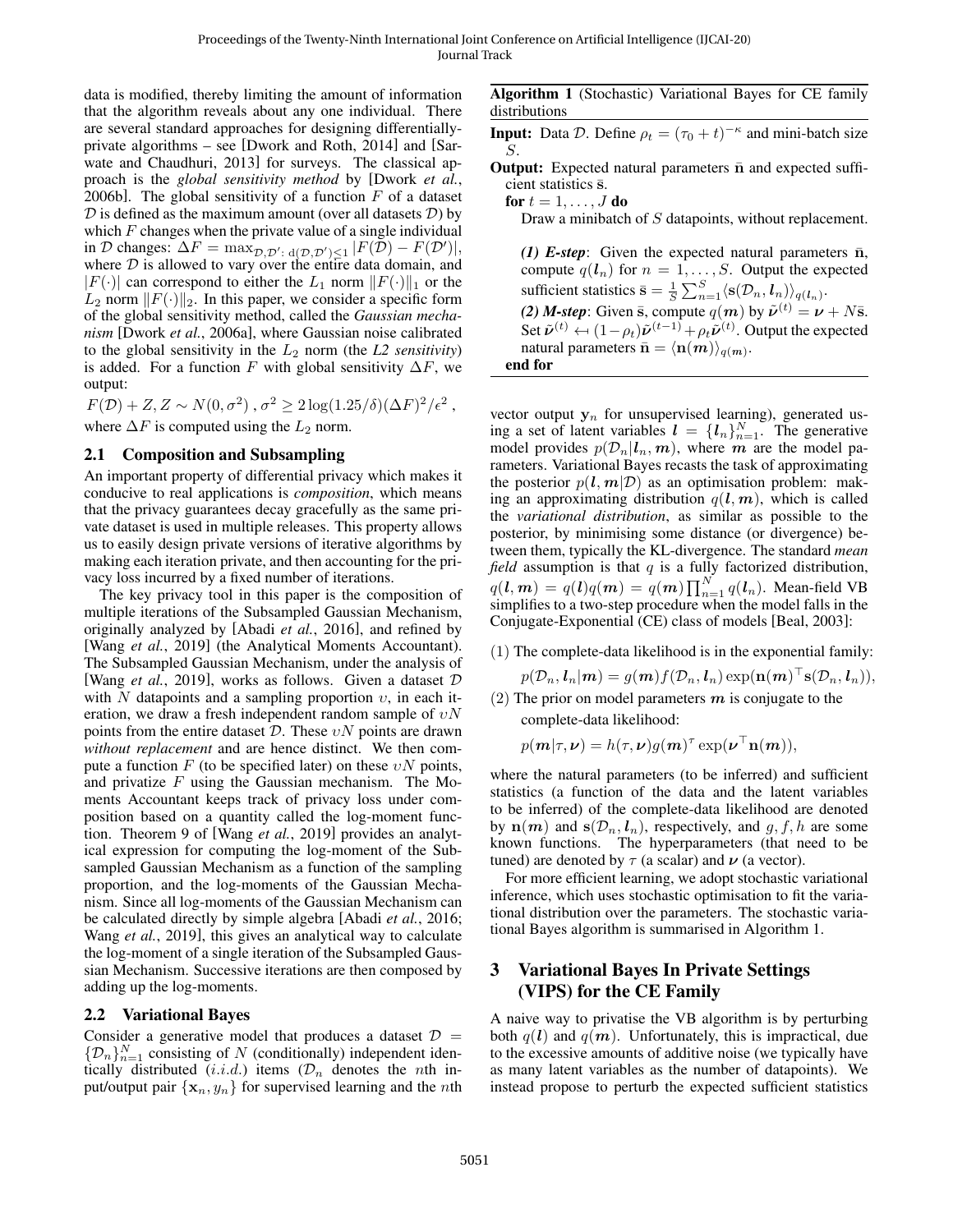#### Proceedings of the Twenty-Ninth International Joint Conference on Artificial Intelligence (IJCAI-20) Journal Track

<span id="page-2-0"></span>

Figure 1: Schematic of VIPS. Given the initial expected natural parameters  $\bar{n}^{(0)}$ , we compute the variational posterior over the latent variables  $q(\vec{l})$ . Since  $q(\vec{l})$  is a function of not only the expected natural parameters but also the data D, we compute  $q(\vec{l})$  behind the privacy wall. Using  $q(l)$ , we then compute the expected sufficient statistics. Note that we neither perturb nor output  $q(l)$  itself. Instead, when we noise up the expected sufficient statistics before outputting, we add noise to each coordinate of the expected sufficient statistics in order to compensate the maximum difference in  $\langle s_l(\mathcal{D}_n, l_n)\rangle_{q(l_n)}$  caused by both  $\mathcal{D}_n$  and  $q(l_n)$ . In the M-step, we compute the variational posterior over the parameters  $q(m)$  using the perturbed expected sufficient statistics  $\tilde{s}^{(1)}$ . Using  $q(m)$ , we compute the expected natural parameters  $\tilde{n}^{(1)}$ , which is already perturbed since it is a function of  $\tilde{s}^{(1)}$ . We continue performing these two steps until convergence.

#### <span id="page-2-1"></span>Algorithm 2 Private VIPS for CE family distributions

**Input:** Data D. Define  $\rho_t = (\tau_0 + t)^{-\kappa}$ , noise variance  $\sigma^2$ , mini-batch size  $S$ , and maximum iterations  $J$ .

**Output:** Perturb expected natural parameters  $\tilde{\mathbf{n}}$  and expected sufficient statistics  $\tilde{s}$ .

Compute the L2-sensitivity  $\Delta$  of the expected sufficient statistics.

for  $t = 1, \ldots, J$  do

Draw a minibatch of S datapoints, without replacement.

*(1) E-step*: Given the expected natural parameters  $\bar{n}$ , compute  $q(\mathbf{l}_n)$  for  $n = 1, \ldots, S$ . Perturb each coordinate of  $\bar{s} = \frac{1}{S} \sum_{n=1}^{S} \langle s(\mathcal{D}_n, \boldsymbol{l}_n) \rangle_{q(\boldsymbol{l}_n)}$  by adding  $\mathcal{N}(0, \sigma^2 \Delta^2 I)$  noise, and output  $\tilde{s}$ .

*(2) M-step*: Given  $\tilde{\tilde{s}}$ , compute  $q(m)$  by  $\tilde{\nu}^{(t)} = \nu + N\tilde{\tilde{s}}$ . Set  $\tilde{\nu}^{(t)} \leftarrow (1 - \rho_t) \tilde{\nu}^{(t-1)} + \rho_t \tilde{\nu}^{(t)}$ . Output the expected natural parameters  $\tilde{\mathbf{n}} - \langle \mathbf{n}(\mathbf{m}) \rangle$ natural parameters  $\tilde{\bar{\mathbf{n}}} = \langle \mathbf{n}(\bm{m}) \rangle_{q(\bm{m})}.$ 

#### end for

Compute the privacy loss  $(\epsilon_{tot}, \delta_{tot})$  using the analytical moments account method [Wang *et al.*[, 2019\]](#page-4-10).

*only*. We provide a schematic of our overall procedure for Variational Bayes in private settings (VIPS) in Fig. [1.](#page-2-0)

Algorithm [2](#page-2-1) provides pseudocode of our algorithm for differentially private stochastic variational Bayes for CE family models. In the full paper we develop a method to address the non-CE family case, which we apply to Bayesian logistic regression and sigmoid belief networks.

### 4 VIPS for Latent Dirichlet Allocation

In the LDA topic model, we observe a corpus of  $D$  documents  $\mathcal{D}_d$ , where each observed word is represented by an indicator vector  $w_{dn}$  (nth word in the dth document) of length  $V$ , and where  $V$  is the number of terms in a fixed vocabulary set. Given the corpus, the model infers  $K$  latent topics  $\beta_k$ , which are discrete distributions over the vocabulary, and discrete distributions over topics  $\theta_d$  for each document  $\mathcal{D}_d$ . Each word  $w_{dn}$  is given a topic assignment latent variable  $z_{dn}$ , represented by an indicator vector of length K. Let  $1_L$ be a vector of ones of length  $L$ , for any integer  $L$ . The LDA model posits that the generative process for the corpus is:

- Draw topics  $\beta_k \sim \text{Dirichlet } (\eta \mathbf{1}_V)$ , for  $k = \{1, \ldots, K\},$ where  $\eta$  is a scalar hyperparameter.
- For each document  $\mathcal{D}_d, d \in \{1, \ldots, D\}$ 
	- Draw topic proportions  $θ_d$  ∼ Dirichlet ( $α1_K$ ), where  $\alpha$  is a scalar hyperparameter.
	- For each word  $n \in \{1, \ldots, N\}$ 
		- ∗ Draw topic assignments  $z_{dn}$  ~ Discrete( $\theta_d$ )
		- ∗ Draw word  $w_{dn}$  ∼ Discrete( $\beta_{\mathbf{z}}$ , ).

The LDA model falls in the CE family, viewing  $z_{d,1:N}$ and  $\theta_d$  as two types of latent variables:  $l_d = \{z_{d,1:N}, \theta_d\},\$ and  $\beta$  as model parameters  $m = \beta$ . We follow the general framework of VIPS for differentially private LDA, with the addition of several LDA-specific heuristics which are important for good performance. First, while each document originally has a different document length  $N_d$ , in order to bound the sensitivity, and to ensure that the signal-to-noise ratio remains reasonable for very short documents, we preprocess all documents to have the same fixed length  $N$ . We accomplish this by sampling  $N$  words with replacement from each document's bag of words. In our experiments, we use  $N = 500$ . Note that since privacy is preserved at the level of documents rather than at the level of words, this step does not directly impact the degree of privacy achieved, but it can reduce the relative amount of noise compared to the amount of data.

To perturb the expected sufficient statistics  $\bar{s}$ , which is a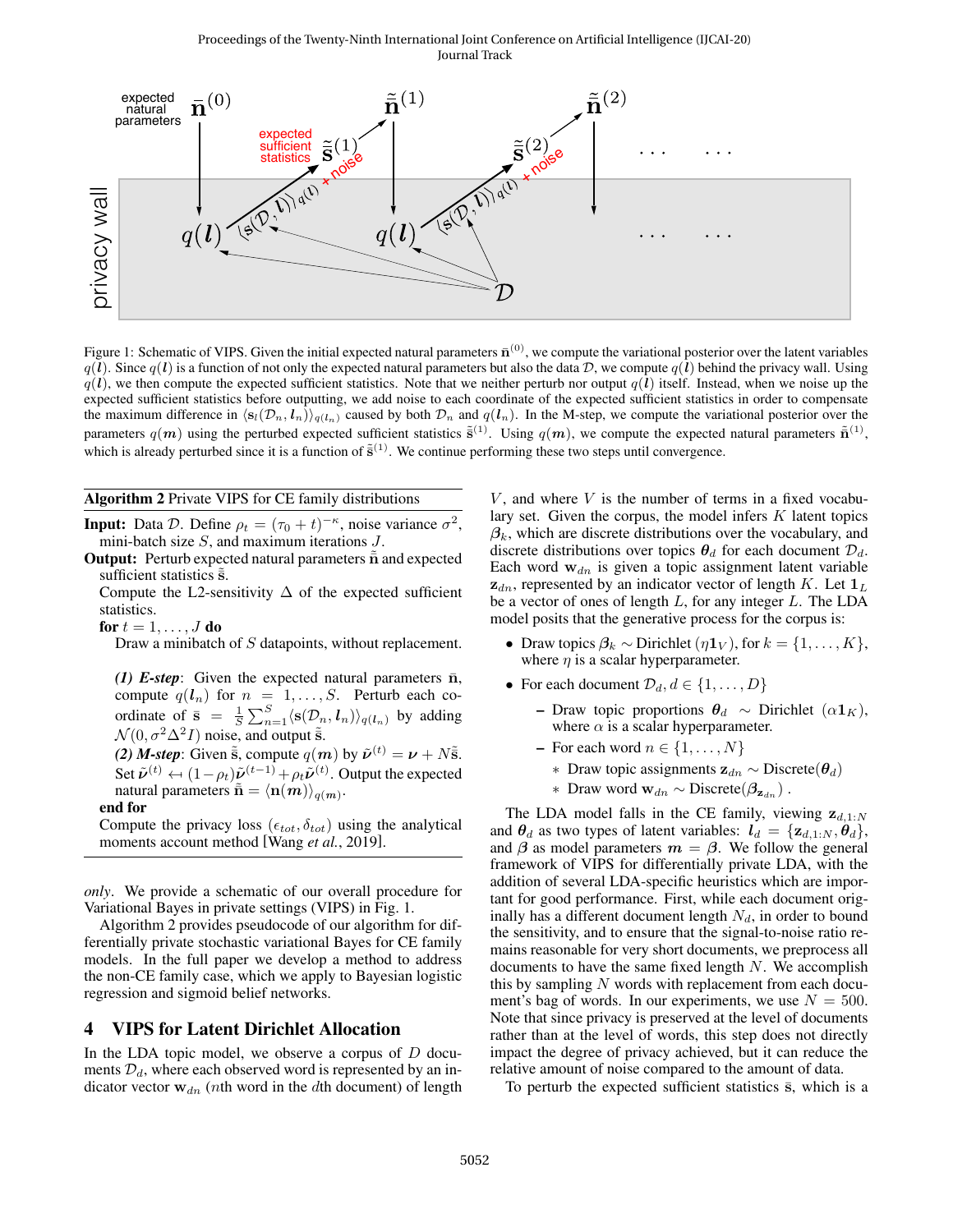matrix of size  $K \times V$ , we add Gaussian noise to each component of this matrix:

$$
\tilde{\mathbf{s}}_k^v = \bar{\mathbf{s}}_k^v + Y_k^v, \text{ where } Y_k^v \sim \mathcal{N}(0, \sigma^2(\Delta \bar{\mathbf{s}})^2), \qquad (2)
$$

 $\bar{\mathbf{s}}_k^v = \frac{1}{S} \sum_d \sum_n \phi_{dn}^k \mathbf{w}_{dn}^v$ , and  $\Delta \bar{\mathbf{s}}$  is the sensitivity. We then map the perturbed components to 0 if they become negative. For LDA, with a mini-batch of  $S$  documents we show with simple algebra that the the worst-case sensitivity is given by

$$
\Delta \bar{\mathbf{s}} \le \frac{N}{S} \,. \tag{3}
$$

In our practical implementation, we improve the sensitivity by exploiting the fact that for most typical documents, the document's contribution's norm  $|\bar{s}^d|$  will be smaller than the worst case norm  $\frac{N}{S}$ . Specifically, inspired by [\[Abadi](#page-4-9) *et al.*) [2016\]](#page-4-9), we apply a norm clipping strategy, in which the perdocument contributions  $\bar{s}^d$  are clipped (or projected) such that  $|\bar{\mathbf{s}}^d| \le a \frac{N}{S}$ , for a user-specified  $a \in (0, 1]$ . Note that when  $a = 1$ , no clipping is applied. For each document in the minibatch, if this criterion is not satisfied, we project the expected sufficient statistics  $\bar{s}^d$  down to the required norm via

$$
\bar{\mathbf{s}}^d := \frac{aN}{S} \frac{\bar{\mathbf{s}}^d}{|\bar{\mathbf{s}}^d|} \,. \tag{4}
$$

For example, consider a scenario where  $N = V = K = 2$ ,  $S = 1, a = 0.1$ , and  $\bar{s}^d = \begin{bmatrix} 1 & 0 \\ 1 & 0 \end{bmatrix}$ . The worst-case norm is  $\frac{N}{S} = 2$ , the clipping threshold is calculated as  $a\frac{N}{S} = 0.2$ , and the norm of  $\bar{s}^d$  is  $|\bar{s}^d| = \sqrt{2} \approx 1.41 > 0.2$ . The document's expected sufficient statistics hence are clipped to

$$
\bar{\mathbf{s}}^d := \frac{aN}{S} \frac{\bar{\mathbf{s}}^d}{|\bar{\mathbf{s}}^d|} = \frac{0.2}{\sqrt{2}} \begin{bmatrix} 1 & 0 \\ 1 & 0 \end{bmatrix} . \tag{5}
$$

These clipped sufficient statistics have a norm of  $|\bar{\mathbf{s}}^d| = 0.2$ , as required. Intuitively, for a fixed N and S, the L1 norm of  $\bar{s}^d$ is always  $N/S$ , but its L2 norm can become arbitrarily small as the dimensionality of  $\bar{s}^d$  increases. After this procedure, the sensitivity of the clipped expected sufficient statistics matrix becomes  $a\Delta\bar{s}$  (i.e.,  $a\frac{N}{S}$ ), and we add noise on this scale to the clipped expected sufficient statistics. We set  $a = 0.1$  in our experiments, which empirically resulted in clipping being applied to around  $3/4$  of the documents, while improving the sensitivity by an order of magnitude.

#### 4.1 Experiments using Wikipedia Data

We downloaded a random  $D = 400,000$  documents from Wikipedia to test our VIPS algorithm. We used 50 topics and a vocabulary set of approximately 8000 terms. The algorithm was run for one epoch in each experiment. We compared our moments accountant approach with a baseline method using the *strong composition* (Theorem 3.20 of [\[Dwork and Roth,](#page-4-6) [2014\]](#page-4-6)) and a baseline where the clipping step was not per-formed. Figure [2](#page-3-0) shows the trade-off between  $\epsilon$  and per-word perplexity on the Wikipedia dataset for the different methods under a variety of conditions. Our proposed method outperformed the baselines. In Table [1](#page-3-1) we show the top 10 words in terms of assigned probabilities for an example topic.

<span id="page-3-0"></span>

Figure 2: Epsilon versus perplexity, varying  $\sigma$  and S, Wikipedia data, one epoch. Perplexity is approximated using the upper bound of [Hoffman *et al.*, 2010] which is exact for the *non-private empirical distribution* baseline, hence this has a slightly unfair advantage.

<span id="page-3-1"></span>

| Non-private | Moments    | Strong      | Moments Acc.  |
|-------------|------------|-------------|---------------|
|             | Accountant | Composition | (no clipping) |
| station     | station    | station     | station       |
| line        | line       | line        | line          |
| railway     | railway    | railway     | french        |
| opened      | opened     | opened      | railway       |
| services    | services   | services    | opened        |
| located     | closed     | stations    | services      |
| closed      | code       | closed      | republic      |
| owned       | country    | section     | closed        |
| stations    | located    | platform    | stations      |
| platform    | stations   | republic    | country       |

Table 1: Example topic from private LDA ( $\epsilon = 2.38$ )

## 5 Conclusion

We have developed a practical privacy-preserving VB algorithm and illustrated its performance for topic modeling. In the full paper, we generalize our approach to non-CE models, including Bayesian logistic regression and sigmoid belief networks. Our broader vision is that *practical* private ML algorithms will have a transformative impact on the practice of data science in many real-world applications.

### Acknowledgments

M. Park and J. Foulds contributed equally. A significant amount of work of M. Park and M. Welling was supported by the QUVA lab at the University of Amsterdam. The later work of M. Park was supported by the Max Planck Society, as well as the Gibs Schüle Foundation and the Institutional Strategy of the University of Tübingen (ZUK63). K. Chaudhuri was partially supported by ONR under N00014- 16-1-261, UC Lab Fees under LFR 18-548554 and a Google Faculty Fellowship.